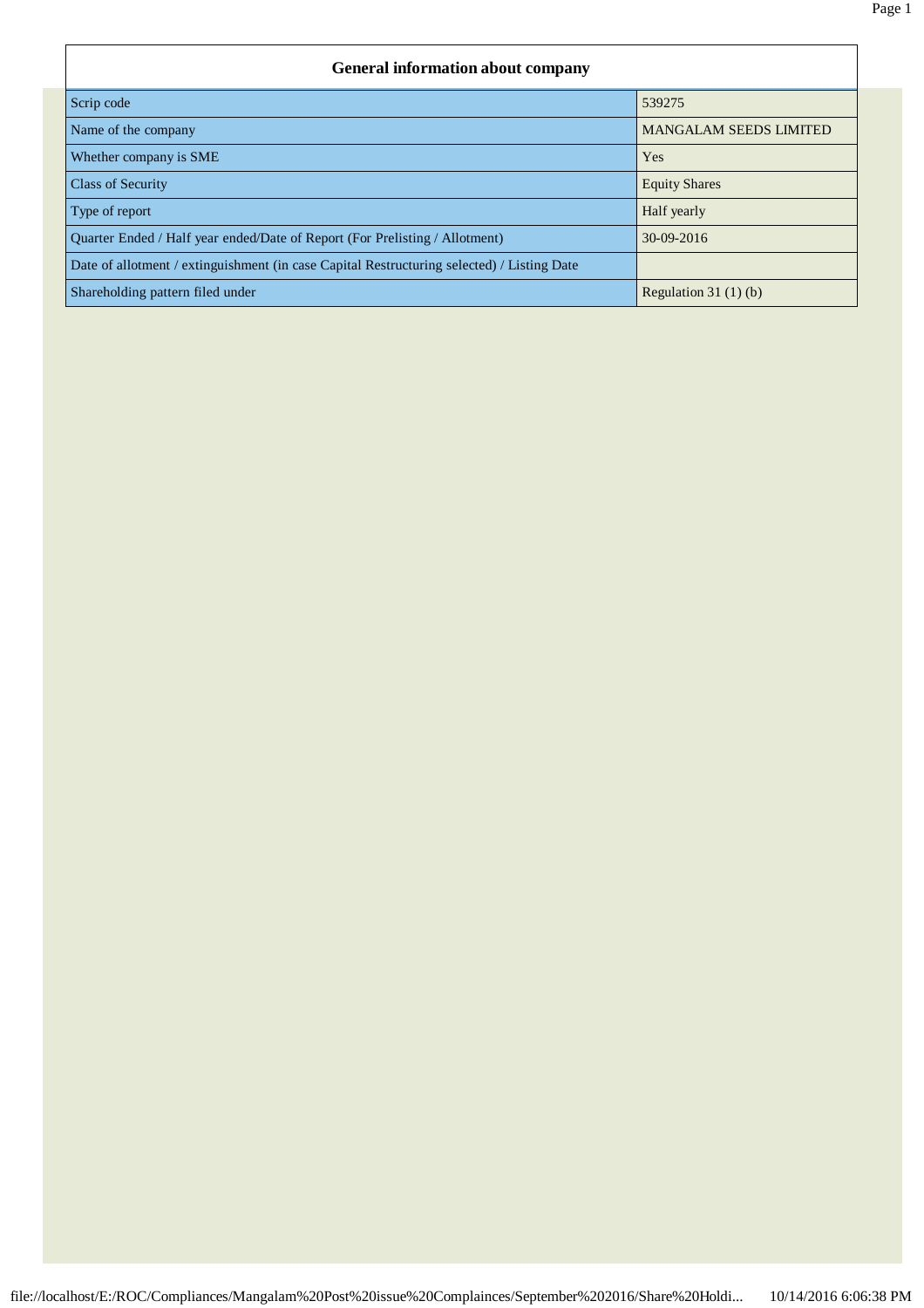| Sr. No.         | <b>Particular</b>                                                                      | Yes/No         |
|-----------------|----------------------------------------------------------------------------------------|----------------|
|                 | Whether the Listed Entity has issued any partly paid up shares?                        | N <sub>0</sub> |
| $\overline{2}$  | Whether the Listed Entity has issued any Convertible Securities?                       | N <sub>o</sub> |
| $\vert$ 3       | Whether the Listed Entity has issued any Warrants?                                     | N <sub>o</sub> |
| $\overline{4}$  | Whether the Listed Entity has any shares against which depository receipts are issued? | N <sub>0</sub> |
| $\overline{5}$  | Whether the Listed Entity has any shares in locked-in?                                 | Yes            |
| $6\overline{6}$ | Whether any shares held by promoters are pledge or otherwise encumbered?               | No             |
| $7\overline{7}$ | Whether company has equity shares with differential voting rights?                     | N <sub>0</sub> |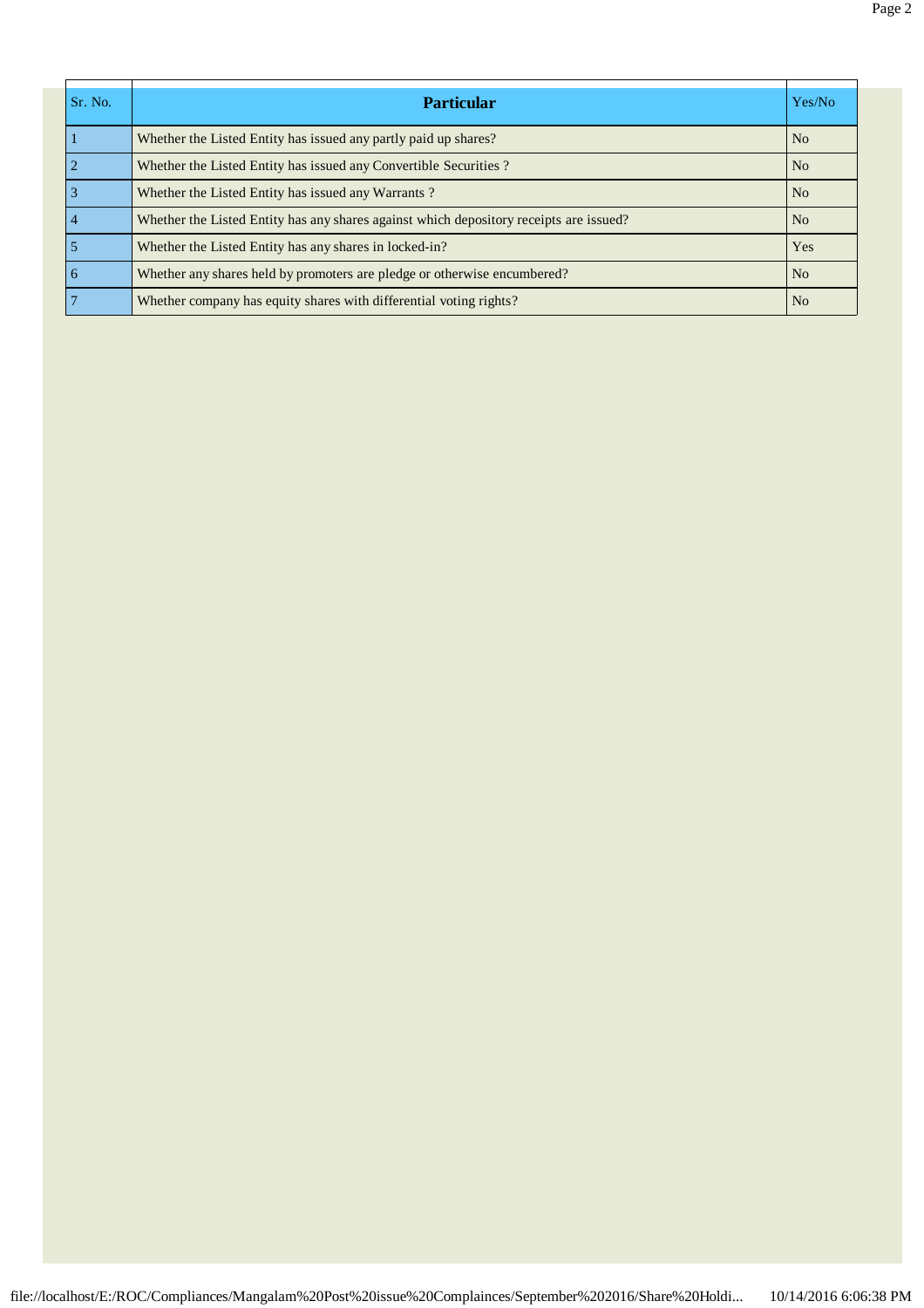|                           |                                                |                         |                         |                                                           |                                                        |                                                                   | <b>Table I - Summary Statement holding of specified securities</b>                                                   |                                                                  |               |              |                                     |
|---------------------------|------------------------------------------------|-------------------------|-------------------------|-----------------------------------------------------------|--------------------------------------------------------|-------------------------------------------------------------------|----------------------------------------------------------------------------------------------------------------------|------------------------------------------------------------------|---------------|--------------|-------------------------------------|
|                           |                                                |                         | No. of                  | No. Of                                                    | No. Of                                                 | Total nos.<br>shares<br>held (VII)<br>$=$ (IV)<br>$+(V)+$<br>(VI) | Shareholding as a<br>% of total no. of<br>shares (calculated<br>as per SCRR,<br>1957) (VIII) As a<br>% of $(A+B+C2)$ | Number of Voting Rights held in<br>each class of securities (IX) |               |              |                                     |
| Category                  | Category of<br>shareholder                     | Nos. Of<br>shareholders | fully paid<br>up equity | Partly<br>paid-up<br>equity<br>shares<br>$\text{held}(V)$ | shares<br>underlying<br>Depository<br>Receipts<br>(VI) |                                                                   |                                                                                                                      | No of Voting (XIV) Rights                                        |               |              | Total                               |
| $\overline{(\mathrm{I})}$ | (II)                                           | (III)                   | shares<br>held $(IV)$   |                                                           |                                                        |                                                                   |                                                                                                                      | <b>Class</b><br>eg: $X$                                          | Class<br>eg:y | Total        | as a<br>$%$ of<br>$(A+B)$<br>$+C$ ) |
| (A)                       | Promoter &<br>Promoter<br>Group                | 29                      | 3694579                 |                                                           |                                                        | 3694579                                                           | 67.3                                                                                                                 | 3694579                                                          |               | 3694579      | 67.3                                |
| (B)                       | Public                                         | 262                     | 1795500                 |                                                           |                                                        | 1795500                                                           | 32.7                                                                                                                 | 1795500                                                          |               | 1795500 32.7 |                                     |
| (C)                       | <b>Non</b><br>Promoter-<br>Non Public          |                         |                         |                                                           |                                                        |                                                                   |                                                                                                                      |                                                                  |               |              |                                     |
| (C1)                      | <b>Shares</b><br>underlying<br><b>DRs</b>      |                         |                         |                                                           |                                                        |                                                                   |                                                                                                                      |                                                                  |               |              |                                     |
| (C2)                      | Shares held<br>by<br>Employee<br><b>Trusts</b> |                         |                         |                                                           |                                                        |                                                                   |                                                                                                                      |                                                                  |               |              |                                     |
|                           | Total                                          | 291                     | 5490079                 |                                                           |                                                        | 5490079                                                           | 100                                                                                                                  | 5490079                                                          |               | 5490079      | 100                                 |

file://localhost/E:/ROC/Compliances/Mangalam%20Post%20issue%20Complainces/September%202016/Share%20Holdi... 10/14/2016 6:06:38 PM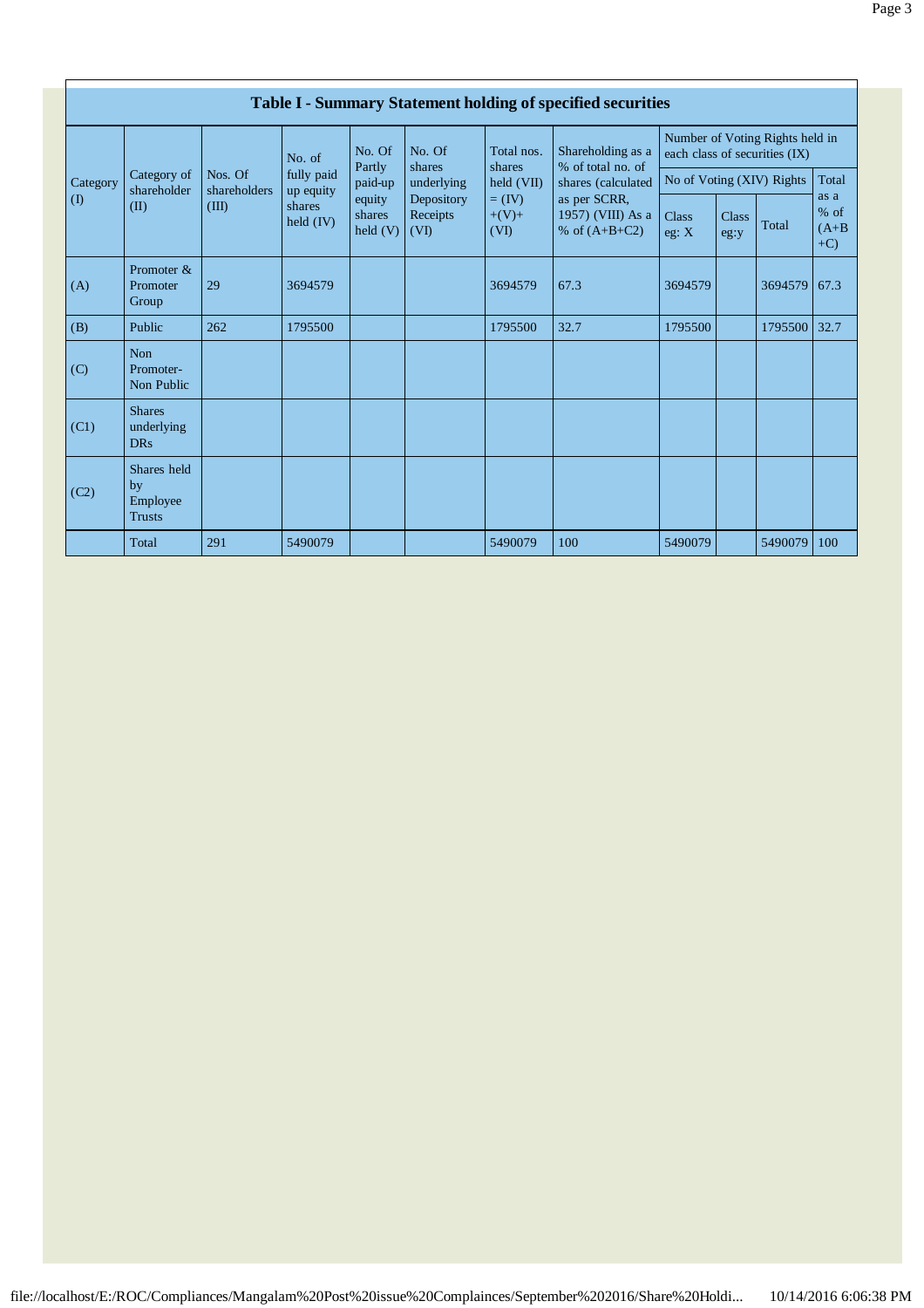|                                        | <b>Table I - Summary Statement holding of specified securities</b> |                                                      |                                                      |                                                                     |                                                                                                                                                                                             |                                        |                                                      |                                                                               |                                                    |                                       |  |  |
|----------------------------------------|--------------------------------------------------------------------|------------------------------------------------------|------------------------------------------------------|---------------------------------------------------------------------|---------------------------------------------------------------------------------------------------------------------------------------------------------------------------------------------|----------------------------------------|------------------------------------------------------|-------------------------------------------------------------------------------|----------------------------------------------------|---------------------------------------|--|--|
| Category<br>$\left( \mathrm{I}\right)$ | Category of<br>shareholder                                         | No. Of<br><b>Shares</b><br>Underlying<br>Outstanding | No. of<br><b>Shares</b><br>Underlying<br>Outstanding | No. Of<br><b>Shares</b><br>Underlying<br>Outstanding<br>convertible | Shareholding,<br>as a $%$<br>assuming full<br>conversion of<br>convertible<br>securities (as a<br>percentage of<br>diluted share<br>capital) $(XI)=$<br>$(VII)+(X)$ As a<br>% of $(A+B+C2)$ | Number of<br>Locked in shares<br>(XII) |                                                      | Number of<br><b>Shares</b><br>pledged or<br>otherwise<br>encumbered<br>(XIII) |                                                    | Number of<br>equity shares<br>held in |  |  |
|                                        | (II)                                                               | convertible<br>securities<br>(X)                     | Warrants<br>$(X_i)$                                  | securities and<br>No. Of<br>Warrants<br>$(Xi)$ (a)                  |                                                                                                                                                                                             | No. $(a)$                              | As a $%$<br>of total<br><b>Shares</b><br>held<br>(b) | No.<br>(a)                                                                    | As a %<br>of total<br><b>Shares</b><br>held<br>(b) | dematerialized<br>form (XIV)          |  |  |
| (A)                                    | Promoter &<br>Promoter<br>Group                                    |                                                      |                                                      |                                                                     | 67.3                                                                                                                                                                                        | 3140442                                | 85                                                   |                                                                               |                                                    | 3694579                               |  |  |
| (B)                                    | Public                                                             |                                                      |                                                      |                                                                     | 32.7                                                                                                                                                                                        | 891000                                 | 49.62                                                |                                                                               |                                                    | 1795500                               |  |  |
| (C)                                    | <b>Non</b><br>Promoter-<br>Non Public                              |                                                      |                                                      |                                                                     |                                                                                                                                                                                             |                                        |                                                      |                                                                               |                                                    |                                       |  |  |
| (C1)                                   | <b>Shares</b><br>underlying<br><b>DRs</b>                          |                                                      |                                                      |                                                                     |                                                                                                                                                                                             |                                        |                                                      |                                                                               |                                                    |                                       |  |  |
| (C2)                                   | Shares held<br>by<br>Employee<br><b>Trusts</b>                     |                                                      |                                                      |                                                                     |                                                                                                                                                                                             |                                        |                                                      |                                                                               |                                                    |                                       |  |  |
|                                        | Total                                                              |                                                      |                                                      |                                                                     | 100                                                                                                                                                                                         | 4031442 73.43                          |                                                      |                                                                               |                                                    | 5490079                               |  |  |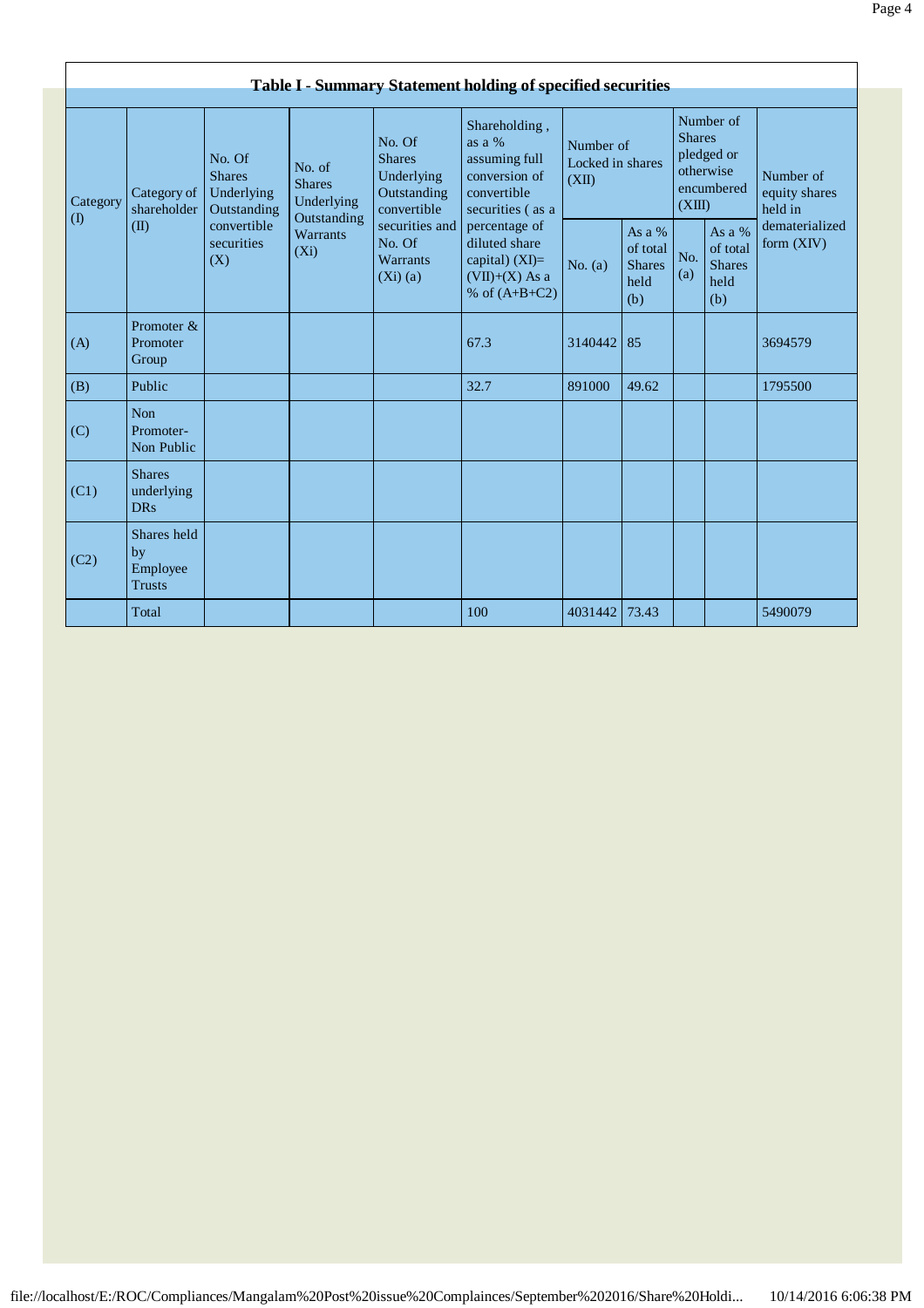|                                                                                         |                                                                                                                        |                       |                                  |                                 |                                |                                             | Table II - Statement showing shareholding pattern of the Promoter and Promoter Group |                           |               |                                                                  |                                           |
|-----------------------------------------------------------------------------------------|------------------------------------------------------------------------------------------------------------------------|-----------------------|----------------------------------|---------------------------------|--------------------------------|---------------------------------------------|--------------------------------------------------------------------------------------|---------------------------|---------------|------------------------------------------------------------------|-------------------------------------------|
|                                                                                         |                                                                                                                        |                       |                                  | No. Of                          | No. Of                         | Total                                       | Shareholding<br>as a % of total                                                      |                           |               | Number of Voting Rights held in<br>each class of securities (IX) |                                           |
|                                                                                         | Category $\&$<br>Name of the                                                                                           | Nos. Of               | No. of<br>fully paid             | Partly<br>paid-up               | shares<br>underlying           | nos.<br>shares                              | no. of shares<br>(calculated as                                                      | No of Voting (XIV) Rights |               |                                                                  | Total                                     |
| Sr.                                                                                     | Shareholders<br>$\left( \mathrm{I}\right)$                                                                             | shareholders<br>(III) | up equity<br>shares<br>held (IV) | equity<br>shares<br>held<br>(V) | Depository<br>Receipts<br>(VI) | held<br>$(VII) =$<br>$(IV)+(V)$<br>$+ (VI)$ | per SCRR,<br>1957) (VIII)<br>As a % of (A<br>$+B+C2$ )                               | <b>Class</b><br>eg: X     | Class<br>eg:y | Total                                                            | as a %<br>of<br>Total<br>Voting<br>rights |
| $\mathbf{A}$                                                                            | Table II - Statement showing shareholding pattern of the Promoter and Promoter Group                                   |                       |                                  |                                 |                                |                                             |                                                                                      |                           |               |                                                                  |                                           |
| (1)                                                                                     | Indian                                                                                                                 |                       |                                  |                                 |                                |                                             |                                                                                      |                           |               |                                                                  |                                           |
| (a)                                                                                     | Individuals/<br>Hindu<br>undivided<br>Family                                                                           | 29                    | 3694579                          |                                 |                                | 3694579                                     | 67.3                                                                                 | 3694579                   |               | 3694579                                                          | 67.3                                      |
| Sub-Total (A)<br>(1)                                                                    |                                                                                                                        | 29                    | 3694579                          |                                 |                                | 3694579                                     | 67.3                                                                                 | 3694579                   |               | 3694579                                                          | 67.3                                      |
| (2)                                                                                     | Foreign                                                                                                                |                       |                                  |                                 |                                |                                             |                                                                                      |                           |               |                                                                  |                                           |
| Total<br>Shareholding<br>of Promoter<br>and Promoter<br>Group $(A)=$<br>$(A)(1)+(A)(2)$ |                                                                                                                        | 29                    | 3694579                          |                                 |                                | 3694579                                     | 67.3                                                                                 | 3694579                   |               | 3694579                                                          | 67.3                                      |
| B                                                                                       | Table III - Statement showing shareholding pattern of the Public shareholder                                           |                       |                                  |                                 |                                |                                             |                                                                                      |                           |               |                                                                  |                                           |
| (1)                                                                                     | <b>Institutions</b>                                                                                                    |                       |                                  |                                 |                                |                                             |                                                                                      |                           |               |                                                                  |                                           |
| (3)                                                                                     | Non-institutions                                                                                                       |                       |                                  |                                 |                                |                                             |                                                                                      |                           |               |                                                                  |                                           |
| (a(i))                                                                                  | Individuals -<br><i>i.Individual</i><br>shareholders<br>holding<br>nominal share<br>capital up to<br>Rs. 2 lakhs.      | 234                   | 877020                           |                                 |                                | 877020                                      | 15.97                                                                                | 877020                    |               | 877020                                                           | 15.97                                     |
| (a(ii))                                                                                 | Individuals -<br>ii. Individual<br>shareholders<br>holding<br>nominal share<br>capital in<br>excess of Rs.<br>2 lakhs. | 11                    | 685500                           |                                 |                                | 685500                                      | 12.49                                                                                | 685500                    |               | 685500                                                           | 12.49                                     |
| (e)                                                                                     | Any Other<br>(specify)                                                                                                 | 17                    | 232980                           |                                 |                                | 232980                                      | 4.24                                                                                 | 232980                    |               | 232980                                                           | 4.24                                      |
| Sub-Total (B)<br>(3)                                                                    |                                                                                                                        | 262                   | 1795500                          |                                 |                                | 1795500                                     | 32.7                                                                                 | 1795500                   |               | 1795500                                                          | 32.7                                      |
| <b>Total Public</b><br>Shareholding<br>$(B)=(B)(1)$<br>$+(B)(2)+(B)$<br>(3)             |                                                                                                                        | 262                   | 1795500                          |                                 |                                | 1795500                                     | 32.7                                                                                 | 1795500                   |               | 1795500 32.7                                                     |                                           |
| ${\bf C}$                                                                               | Table IV - Statement showing shareholding pattern of the Non Promoter- Non Public shareholder                          |                       |                                  |                                 |                                |                                             |                                                                                      |                           |               |                                                                  |                                           |
| Total $(A+B)$<br>$+C2)$                                                                 |                                                                                                                        | 291                   | 5490079                          |                                 |                                | 5490079                                     | 100                                                                                  | 5490079                   |               | 5490079                                                          | 100                                       |
| Total $(A+B)$<br>$+C$ )                                                                 |                                                                                                                        | 291                   | 5490079                          |                                 |                                | 5490079                                     | 100                                                                                  | 5490079                   |               | 5490079                                                          | 100                                       |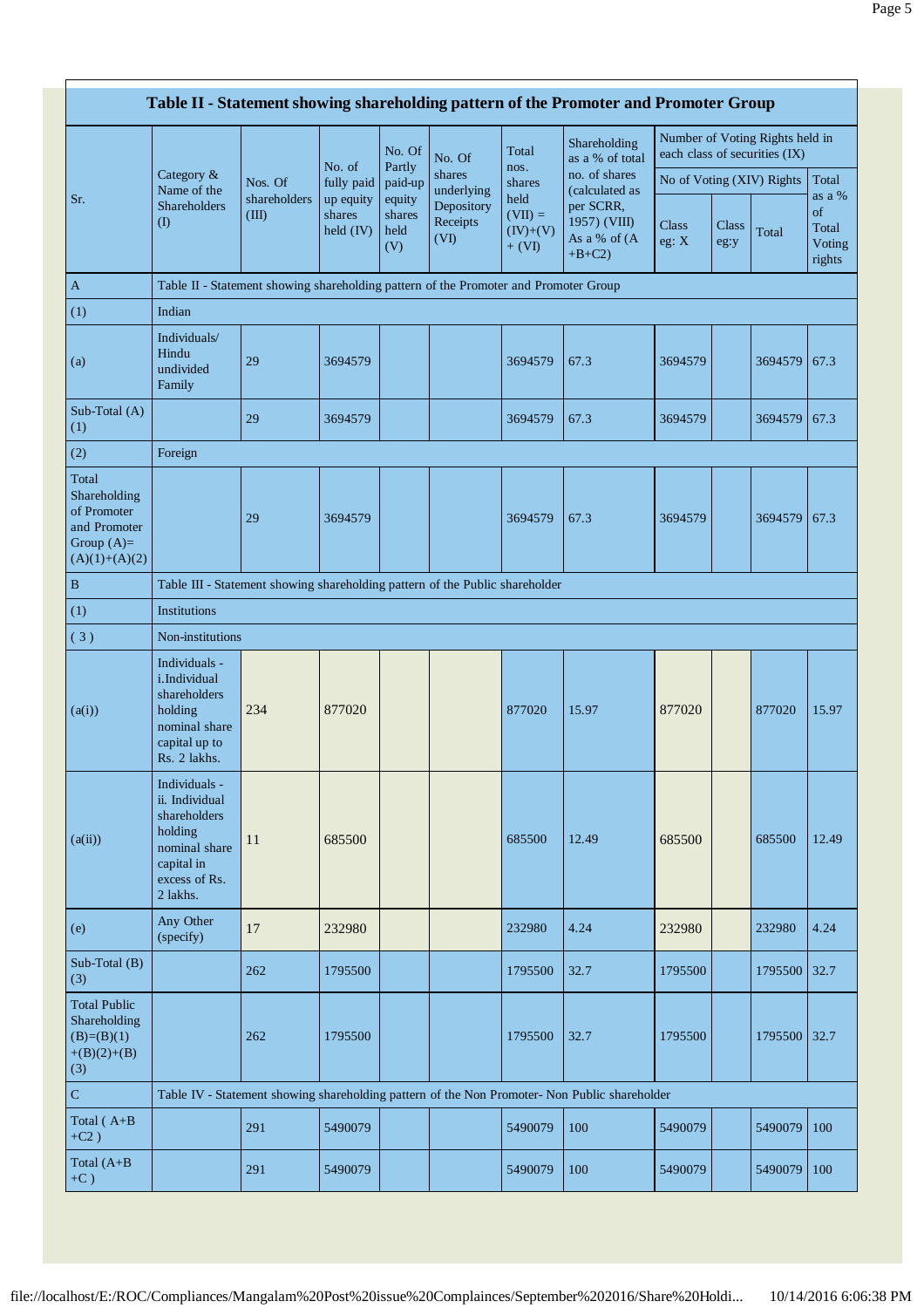|                                                                                        |                                                                                               |                                            |                                                                             | Table II - Statement showing shareholding pattern of the Promoter and Promoter Group                       |           |                                                    |            |                                                                               |                                       |  |  |
|----------------------------------------------------------------------------------------|-----------------------------------------------------------------------------------------------|--------------------------------------------|-----------------------------------------------------------------------------|------------------------------------------------------------------------------------------------------------|-----------|----------------------------------------------------|------------|-------------------------------------------------------------------------------|---------------------------------------|--|--|
| Sr.                                                                                    | No. Of<br><b>Shares</b><br>Underlying<br>Outstanding                                          | No. of Shares<br>Underlying<br>Outstanding | No. Of Shares<br>Underlying<br>Outstanding<br>convertible<br>securities and | Shareholding, as<br>a % assuming full<br>conversion of<br>convertible<br>securities (as a<br>percentage of | (XII)     | Number of<br>Locked in shares                      |            | Number of<br><b>Shares</b><br>pledged or<br>otherwise<br>encumbered<br>(XIII) | Number of<br>equity shares<br>held in |  |  |
|                                                                                        | convertible<br>securities $(X)$                                                               | Warrants<br>$(X_i)$                        | No. Of<br>Warrants (Xi)<br>(a)                                              | diluted share<br>capital) $(XI)=$<br>$(VII)+(X)$ As a %<br>of $(A+B+C2)$                                   | No. $(a)$ | As a %<br>of total<br><b>Shares</b><br>held<br>(b) | No.<br>(a) | As a $%$<br>of total<br><b>Shares</b><br>held(b)                              | dematerialized<br>form $(XIV)$        |  |  |
| $\mathbf A$                                                                            |                                                                                               |                                            |                                                                             | Table II - Statement showing shareholding pattern of the Promoter and Promoter Group                       |           |                                                    |            |                                                                               |                                       |  |  |
| (1)                                                                                    | Indian                                                                                        |                                            |                                                                             |                                                                                                            |           |                                                    |            |                                                                               |                                       |  |  |
| (a)                                                                                    |                                                                                               |                                            |                                                                             | 67.3                                                                                                       | 3140442   | 85                                                 |            |                                                                               | 3694579                               |  |  |
| Sub-Total (A)<br>(1)                                                                   |                                                                                               |                                            |                                                                             | 67.3                                                                                                       | 3140442   | 85                                                 |            |                                                                               | 3694579                               |  |  |
| (2)                                                                                    | Foreign                                                                                       |                                            |                                                                             |                                                                                                            |           |                                                    |            |                                                                               |                                       |  |  |
| Total<br>Shareholding<br>of Promoter<br>and Promoter<br>Group $(A)=A)$<br>$(1)+(A)(2)$ |                                                                                               |                                            |                                                                             | 67.3                                                                                                       | 3140442   | 85                                                 |            |                                                                               | 3694579                               |  |  |
| $\, {\bf B}$                                                                           |                                                                                               |                                            |                                                                             | Table III - Statement showing shareholding pattern of the Public shareholder                               |           |                                                    |            |                                                                               |                                       |  |  |
| (1)                                                                                    | Institutions                                                                                  |                                            |                                                                             |                                                                                                            |           |                                                    |            |                                                                               |                                       |  |  |
| (3)                                                                                    | Non-institutions                                                                              |                                            |                                                                             |                                                                                                            |           |                                                    |            |                                                                               |                                       |  |  |
| (a(i))                                                                                 |                                                                                               |                                            |                                                                             | 15.97                                                                                                      | 291000    | 33.18                                              |            |                                                                               | 877020                                |  |  |
| (a(ii))                                                                                |                                                                                               |                                            |                                                                             | 12.49                                                                                                      | 499500    | 72.87                                              |            |                                                                               | 685500                                |  |  |
| (e)                                                                                    |                                                                                               |                                            |                                                                             | 4.24                                                                                                       | 100500    | 43.14                                              |            |                                                                               | 232980                                |  |  |
| $Sub-Total(B)$<br>(3)                                                                  |                                                                                               |                                            |                                                                             | 32.7                                                                                                       | 891000    | 49.62                                              |            |                                                                               | 1795500                               |  |  |
| <b>Total Public</b><br>Shareholding<br>$(B)=(B)(1)+(B)$<br>$(2)+(B)(3)$                |                                                                                               |                                            |                                                                             | 32.7                                                                                                       | 891000    | 49.62                                              |            |                                                                               | 1795500                               |  |  |
| $\mathbf C$                                                                            | Table IV - Statement showing shareholding pattern of the Non Promoter- Non Public shareholder |                                            |                                                                             |                                                                                                            |           |                                                    |            |                                                                               |                                       |  |  |
| Total (A+B<br>$+C2$ )                                                                  |                                                                                               |                                            |                                                                             | 100                                                                                                        | 4031442   | 73.43                                              |            |                                                                               | 5490079                               |  |  |
| Total (A+B<br>$+C$ )                                                                   |                                                                                               |                                            |                                                                             | 100                                                                                                        | 4031442   | 73.43                                              |            |                                                                               | 5490079                               |  |  |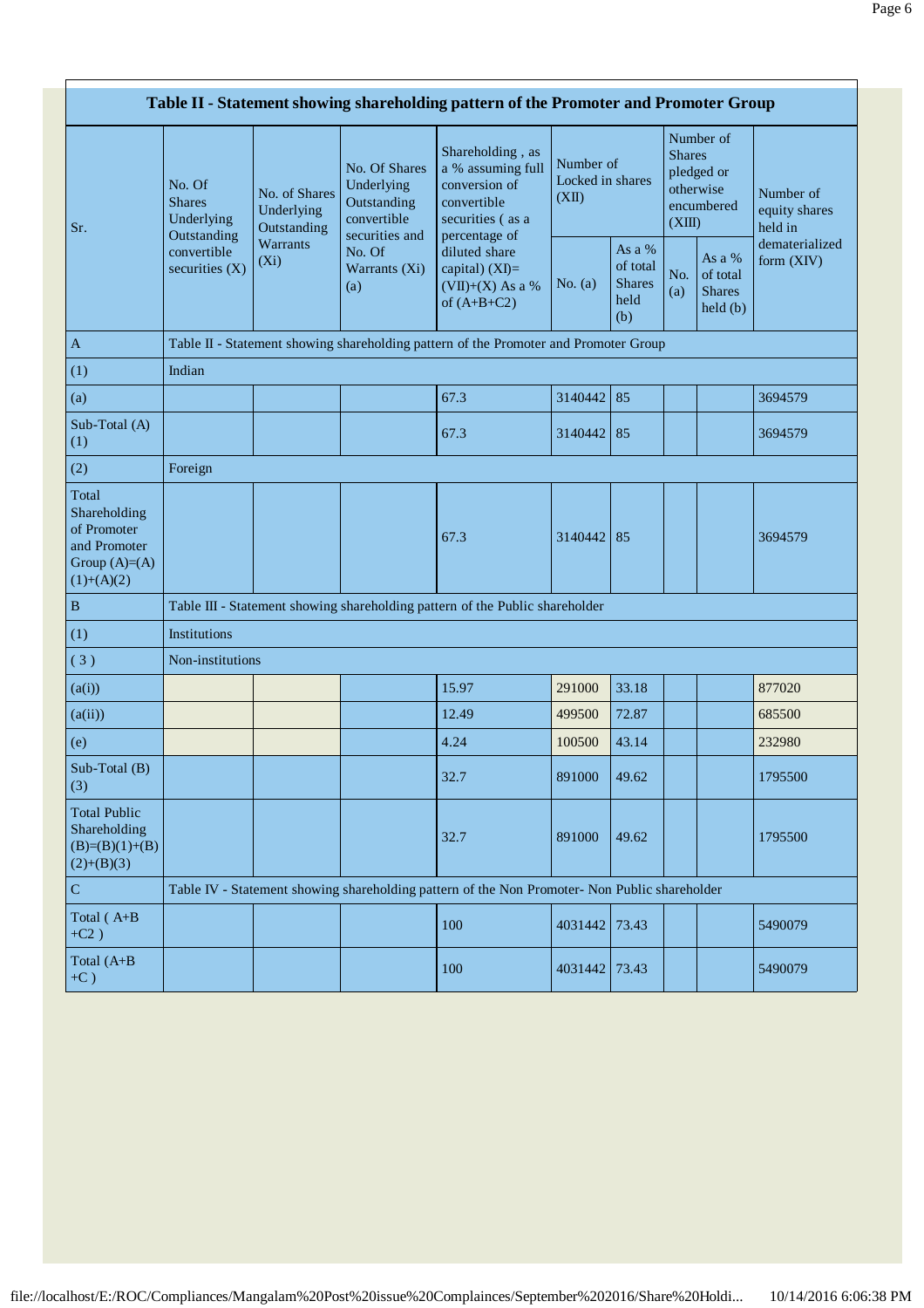|                                                                                                                            | <b>Individuals/Hindu undivided Family</b>                     |                                                    |                                                         |                                                        |                                                      |                                 |                                                       |  |  |  |  |  |
|----------------------------------------------------------------------------------------------------------------------------|---------------------------------------------------------------|----------------------------------------------------|---------------------------------------------------------|--------------------------------------------------------|------------------------------------------------------|---------------------------------|-------------------------------------------------------|--|--|--|--|--|
| Searial No.                                                                                                                | $\mathbf{1}$                                                  | $\sqrt{2}$                                         | $\overline{\mathbf{3}}$                                 | $\overline{4}$                                         | $\sqrt{5}$                                           | 6                               | $\boldsymbol{7}$                                      |  |  |  |  |  |
| Name of the<br>Shareholders<br>$\left( \mathrm{I}\right)$                                                                  | <b>NARSINHBHAI</b><br><b>JETHABHAI</b><br><b>PATEL</b>        | <b>NATHALAL</b><br><b>JETHALAL</b><br><b>PATEL</b> | <b>DHANJIBHAI</b><br><b>SHIVRAMBHAI</b><br><b>PATEL</b> | <b>KALPESHKUMAR</b><br><b>NATHALAL</b><br><b>PATEL</b> | <b>MEHUL</b><br>NARSINHBAHI JETHALAL<br><b>PATEL</b> | <b>MAFATLAL</b><br><b>PATEL</b> | <b>PRAVINBHAI</b><br><b>MAFATBHAI</b><br><b>PATEL</b> |  |  |  |  |  |
| PAN (II)                                                                                                                   | AAHHN2425F                                                    | AAHHN2462E                                         | AAIHD2938Q                                              | AAKHK4931Q                                             | AANHM5246H                                           | AANHM5247G                      | AANHP6193G                                            |  |  |  |  |  |
| No. of fully<br>paid up equity<br>shares held<br>(IV)                                                                      | 73926                                                         | 24907                                              | 66579                                                   | 77267                                                  | 23459                                                | 58083                           | 75335                                                 |  |  |  |  |  |
| No. Of Partly<br>paid-up equity<br>shares held<br>(V)                                                                      |                                                               |                                                    |                                                         |                                                        |                                                      |                                 |                                                       |  |  |  |  |  |
| No. Of shares<br>underlying<br>Depository<br>Receipts (VI)                                                                 |                                                               |                                                    |                                                         |                                                        |                                                      |                                 |                                                       |  |  |  |  |  |
| Total nos.<br>shares held<br>$(VII) = (IV)$<br>$+(V)+(VI)$                                                                 | 73926                                                         | 24907                                              | 66579                                                   | 77267                                                  | 23459                                                | 58083                           | 75335                                                 |  |  |  |  |  |
| Shareholding<br>as a % of total<br>no. of shares<br>(calculated as<br>per SCRR,<br>1957) (VIII)<br>As a % of (A<br>$+B+C2$ | 1.35                                                          | 0.45                                               | 1.21                                                    | 1.41                                                   | 0.43                                                 | 1.06                            | 1.37                                                  |  |  |  |  |  |
|                                                                                                                            | Number of Voting Rights held in each class of securities (IX) |                                                    |                                                         |                                                        |                                                      |                                 |                                                       |  |  |  |  |  |
| Class eg:X                                                                                                                 | 73926                                                         | 24907                                              | 66579                                                   | 77267                                                  | 23459                                                | 58083                           | 75335                                                 |  |  |  |  |  |
| Class eg:y                                                                                                                 |                                                               |                                                    |                                                         |                                                        |                                                      |                                 |                                                       |  |  |  |  |  |
| Total                                                                                                                      | 73926                                                         | 24907                                              | 66579                                                   | 77267                                                  | 23459                                                | 58083                           | 75335                                                 |  |  |  |  |  |
| Total as a %<br>of Total<br>Voting rights                                                                                  | 1.35                                                          | 0.45                                               | 1.21                                                    | 1.41                                                   | 0.43                                                 | 1.06                            | 1.37                                                  |  |  |  |  |  |
| No. Of Shares<br>Underlying<br>Outstanding<br>convertible<br>securities $(X)$                                              |                                                               |                                                    |                                                         |                                                        |                                                      |                                 |                                                       |  |  |  |  |  |
| No. of Shares<br>Underlying<br>Outstanding<br>Warrants (Xi)                                                                |                                                               |                                                    |                                                         |                                                        |                                                      |                                 |                                                       |  |  |  |  |  |
| No. Of Shares<br>Underlying<br>Outstanding<br>convertible<br>securities and<br>No. Of<br>Warrants (Xi)<br>(a)              |                                                               |                                                    |                                                         |                                                        |                                                      |                                 |                                                       |  |  |  |  |  |
| Shareholding,<br>as a %<br>assuming full<br>conversion of<br>convertible<br>securities (as<br>a percentage                 | 1.35                                                          | 0.45                                               | 1.21                                                    | 1.41                                                   | 0.43                                                 | 1.06                            | 1.37                                                  |  |  |  |  |  |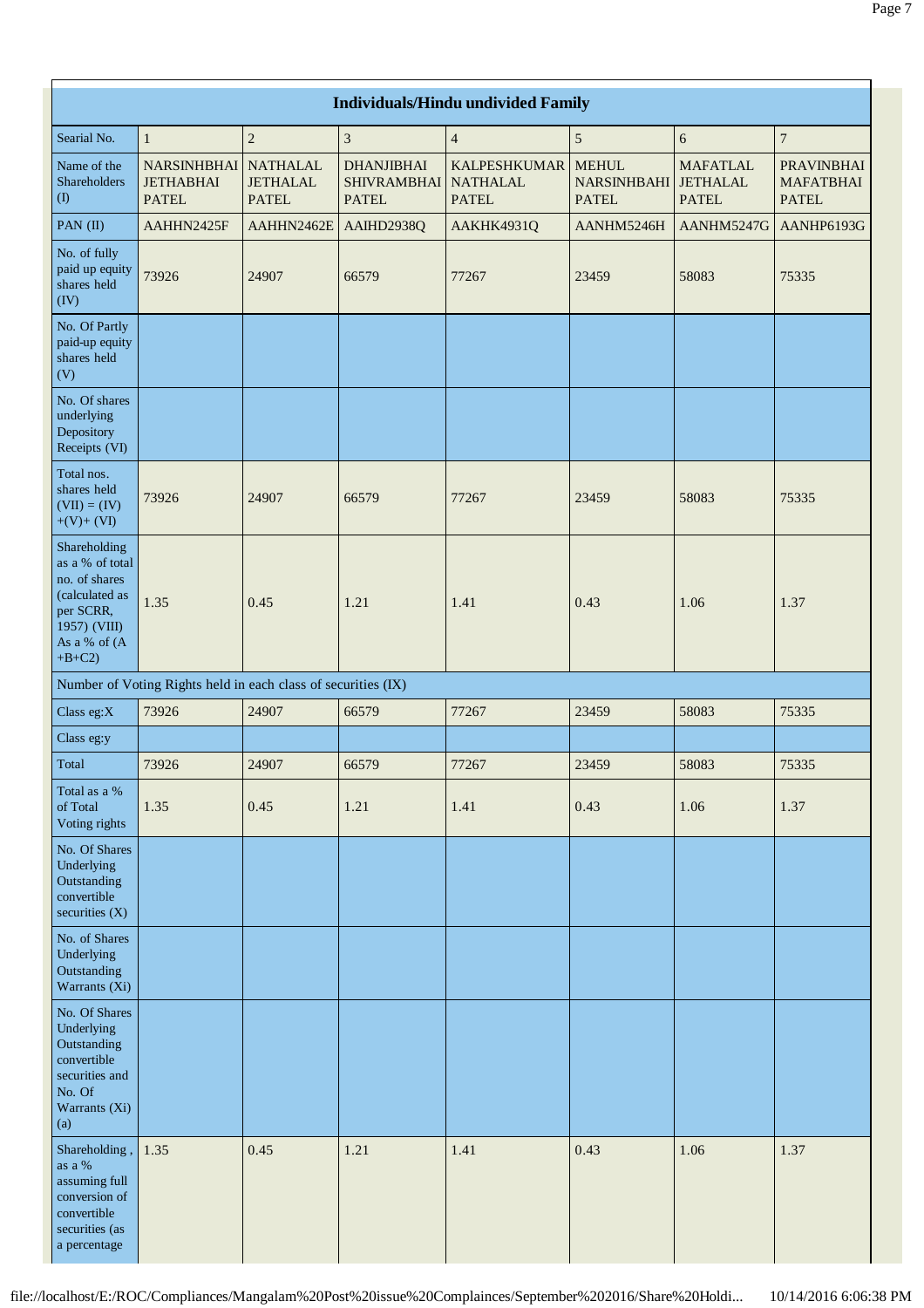| of diluted<br>share capital)<br>$(XI)=(VII)$                          |                                                         |              |                |              |                  |                |              |
|-----------------------------------------------------------------------|---------------------------------------------------------|--------------|----------------|--------------|------------------|----------------|--------------|
| $+(Xi)(a)$ As a<br>% of $(A+B)$<br>$+C2$                              |                                                         |              |                |              |                  |                |              |
|                                                                       | Number of Locked in shares (XII)                        |              |                |              |                  |                |              |
| No. $(a)$                                                             | $\overline{0}$                                          | $\mathbf{0}$ | $\mathbf{0}$   | $\mathbf{0}$ | $\boldsymbol{0}$ | $\overline{0}$ | $\mathbf{0}$ |
| As a % of<br>total Shares<br>held (b)                                 | $\overline{0}$                                          | $\mathbf{0}$ | $\overline{0}$ | $\mathbf{0}$ | $\mathbf{0}$     | $\mathbf{0}$   | $\mathbf{0}$ |
|                                                                       | Number of Shares pledged or otherwise encumbered (XIII) |              |                |              |                  |                |              |
| No. $(a)$                                                             |                                                         |              |                |              |                  |                |              |
| As a % of<br>total Shares<br>held (b)                                 |                                                         |              |                |              |                  |                |              |
| Number of<br>equity shares<br>held in<br>dematerialized<br>form (XIV) | 73926                                                   | 24907        | 66579          | 77267        | 23459            | 58083          | 75335        |
|                                                                       | Reason for not providing PAN                            |              |                |              |                  |                |              |
| Reason for<br>not providing<br>PAN                                    |                                                         |              |                |              |                  |                |              |

| <b>Individuals/Hindu undivided Family</b>                                                                            |                                                               |                                                     |                                                    |                                                     |                                                    |                                                       |                                                   |  |  |  |
|----------------------------------------------------------------------------------------------------------------------|---------------------------------------------------------------|-----------------------------------------------------|----------------------------------------------------|-----------------------------------------------------|----------------------------------------------------|-------------------------------------------------------|---------------------------------------------------|--|--|--|
| Searial No.                                                                                                          | 8                                                             | 9                                                   | 10                                                 | 11                                                  | 12                                                 | 13                                                    | 14                                                |  |  |  |
| Name of the<br>Shareholders (I)                                                                                      | <b>PRADIPKUMAR</b><br><b>NATHALAL</b><br><b>PATEL</b>         | <b>REVABHAI</b><br><b>JETHABHAI</b><br><b>PATEL</b> | <b>NATHALAL</b><br><b>JETHALAL</b><br><b>PATEL</b> | <b>REVABHAI</b><br><b>JETHABHAI</b><br><b>PATEL</b> | <b>MAFATLAL</b><br><b>JETHALAL</b><br><b>PATEL</b> | <b>PRAVINBHAI</b><br><b>MAFATBHAI</b><br><b>PATEL</b> | <b>SANGITABEN</b><br><b>JIGNESHBHAI</b><br>PATEL. |  |  |  |
| PAN $(II)$                                                                                                           | AANHP6194B                                                    | AAQHR9486R                                          | ABYPP9531G                                         | ABYPP9844N                                          | ABZPP0223A                                         | <b>ALEPP1735C</b>                                     | ALEPP8727E                                        |  |  |  |
| No. of fully paid<br>up equity shares<br>held $(IV)$                                                                 | 24300                                                         | 70566                                               | 75750                                              | 417588                                              | 349806                                             | 494573                                                | 9000                                              |  |  |  |
| No. Of Partly paid-<br>up equity shares<br>held (V)                                                                  |                                                               |                                                     |                                                    |                                                     |                                                    |                                                       |                                                   |  |  |  |
| No. Of shares<br>underlying<br>Depository<br>Receipts (VI)                                                           |                                                               |                                                     |                                                    |                                                     |                                                    |                                                       |                                                   |  |  |  |
| Total nos. shares<br>held $(VII) = (IV)$<br>$+(V)+(VI)$                                                              | 24300                                                         | 70566                                               | 75750                                              | 417588                                              | 349806                                             | 494573                                                | 9000                                              |  |  |  |
| Shareholding as a<br>% of total no. of<br>shares (calculated<br>as per SCRR,<br>1957) (VIII) As a<br>% of $(A+B+C2)$ | 0.44                                                          | 1.29                                                | 1.38                                               | 7.61                                                | 6.37                                               | 9.01                                                  | 0.16                                              |  |  |  |
|                                                                                                                      | Number of Voting Rights held in each class of securities (IX) |                                                     |                                                    |                                                     |                                                    |                                                       |                                                   |  |  |  |
| Class eg: $X$                                                                                                        | 24300                                                         | 70566                                               | 75750                                              | 417588                                              | 349806                                             | 494573                                                | 9000                                              |  |  |  |
| Class eg:y                                                                                                           |                                                               |                                                     |                                                    |                                                     |                                                    |                                                       |                                                   |  |  |  |
| Total                                                                                                                | 24300                                                         | 70566                                               | 75750                                              | 417588                                              | 349806                                             | 494573                                                | 9000                                              |  |  |  |
| Total as a % of<br><b>Total Voting rights</b>                                                                        | 0.44                                                          | 1.29                                                | 1.38                                               | 7.61                                                | 6.37                                               | 9.01                                                  | 0.16                                              |  |  |  |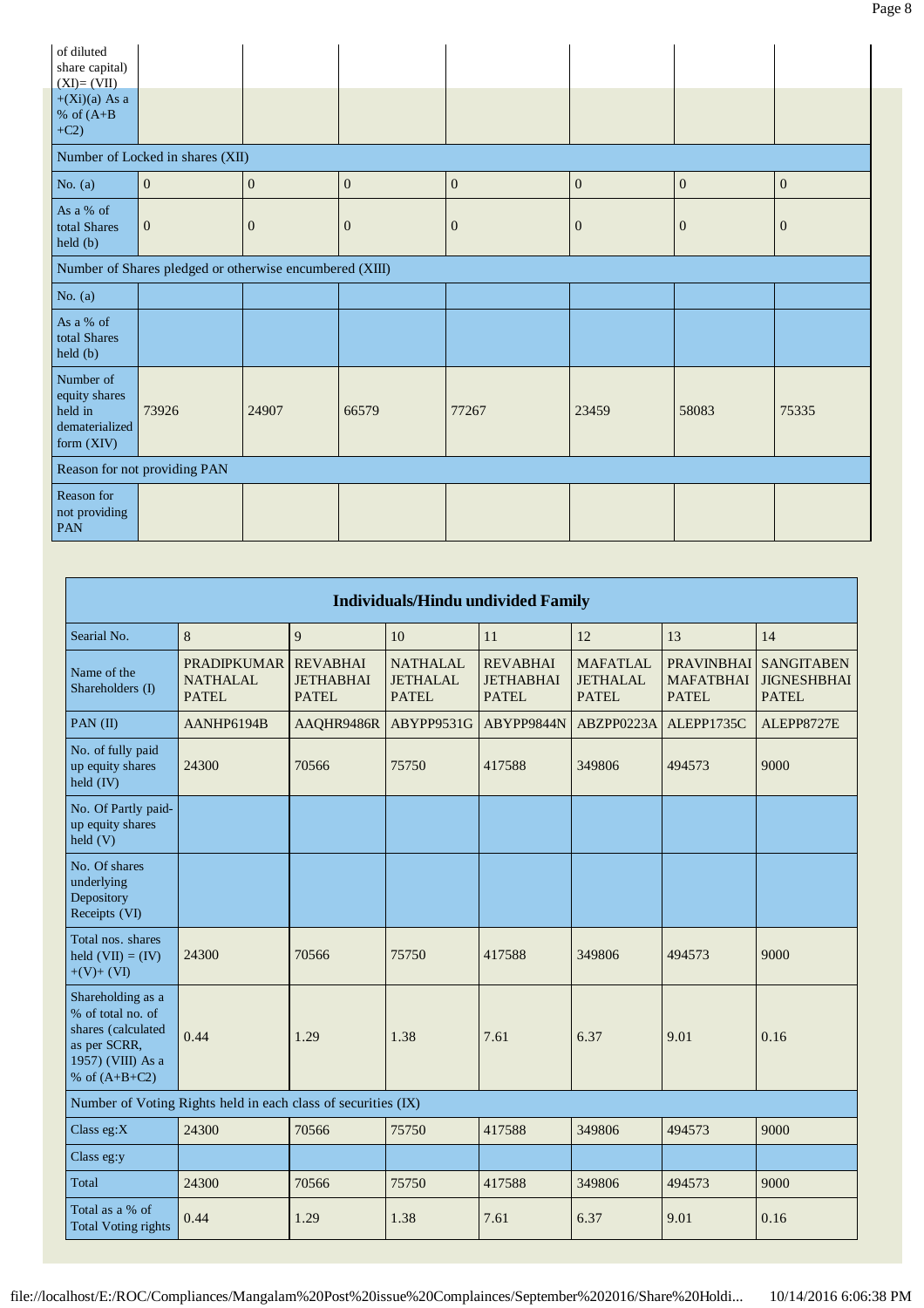| No. Of Shares<br>Underlying                                                                                                                                                               |                                                         |              |       |        |        |        |      |
|-------------------------------------------------------------------------------------------------------------------------------------------------------------------------------------------|---------------------------------------------------------|--------------|-------|--------|--------|--------|------|
| Outstanding<br>convertible                                                                                                                                                                |                                                         |              |       |        |        |        |      |
| securities $(X)$                                                                                                                                                                          |                                                         |              |       |        |        |        |      |
| No. of Shares<br>Underlying<br>Outstanding<br>Warrants (Xi)                                                                                                                               |                                                         |              |       |        |        |        |      |
| No. Of Shares<br>Underlying<br>Outstanding<br>convertible<br>securities and No.<br>Of Warrants (Xi)<br>(a)                                                                                |                                                         |              |       |        |        |        |      |
| Shareholding , as a<br>% assuming full<br>conversion of<br>convertible<br>securities (as a<br>percentage of<br>diluted share<br>capital) (XI)=<br>$(VII)+(Xi)(a)$ As a<br>% of $(A+B+C2)$ | 0.44                                                    | 1.29         | 1.38  | 7.61   | 6.37   | 9.01   | 0.16 |
| Number of Locked in shares (XII)                                                                                                                                                          |                                                         |              |       |        |        |        |      |
| No. $(a)$                                                                                                                                                                                 | $\overline{0}$                                          | $\mathbf{0}$ | 75750 | 417588 | 343806 | 494573 | 9000 |
| As a % of total<br>Shares held (b)                                                                                                                                                        | $\overline{0}$                                          | $\mathbf{0}$ | 100   | 100    | 98.28  | 100    | 100  |
|                                                                                                                                                                                           | Number of Shares pledged or otherwise encumbered (XIII) |              |       |        |        |        |      |
| No. $(a)$                                                                                                                                                                                 |                                                         |              |       |        |        |        |      |
| As a % of total<br>Shares held (b)                                                                                                                                                        |                                                         |              |       |        |        |        |      |
| Number of equity<br>shares held in<br>dematerialized<br>form (XIV)                                                                                                                        | 24300                                                   | 70566        | 75750 | 417588 | 349806 | 494573 | 9000 |
| Reason for not providing PAN                                                                                                                                                              |                                                         |              |       |        |        |        |      |
| Reason for not<br>providing PAN                                                                                                                                                           |                                                         |              |       |        |        |        |      |

|                                                            | <b>Individuals/Hindu undivided Family</b>               |                                                       |                                                        |                                                    |                                                        |                                                     |                                                    |  |  |  |  |  |
|------------------------------------------------------------|---------------------------------------------------------|-------------------------------------------------------|--------------------------------------------------------|----------------------------------------------------|--------------------------------------------------------|-----------------------------------------------------|----------------------------------------------------|--|--|--|--|--|
| Searial No.                                                | 15                                                      | 16                                                    | 17                                                     | 18                                                 | 19                                                     | 20                                                  | 21                                                 |  |  |  |  |  |
| Name of the<br>Shareholders<br>$\left( \mathbf{I}\right)$  | <b>DHANJIBHAI</b><br><b>SHIVRAMBHAI</b><br><b>PATEL</b> | <b>RINKUBEN</b><br><b>RAMESHKUMAR</b><br><b>PATEL</b> | <b>KALPESHKUMAR</b><br><b>NATHALAL</b><br><b>PATEL</b> | <b>MEHUL</b><br><b>NARSINHBAHI</b><br><b>PATEL</b> | <b>NARSINHBHAI</b><br><b>JETHABHAI</b><br><b>PATEL</b> | <b>SHANTABEN</b><br><b>MAFATLAL</b><br><b>PATEL</b> | <b>LAXMIBEN</b><br><b>RAVEBHAI</b><br><b>PATEL</b> |  |  |  |  |  |
| $PAN$ (II)                                                 | AMSPP1663N                                              | ARAPP7961J                                            | ASLPP0443K                                             | ASLPP0482G                                         | ASLPP0625A                                             | ATTPP7767M                                          | ATTPP8113H                                         |  |  |  |  |  |
| No. of fully<br>paid up equity<br>shares held<br>(IV)      | 405432                                                  | 14497                                                 | 416935                                                 | 37441                                              | 384992                                                 | 51051                                               | 24553                                              |  |  |  |  |  |
| No. Of Partly<br>paid-up equity<br>shares held<br>(V)      |                                                         |                                                       |                                                        |                                                    |                                                        |                                                     |                                                    |  |  |  |  |  |
| No. Of shares<br>underlying<br>Depository<br>Receipts (VI) |                                                         |                                                       |                                                        |                                                    |                                                        |                                                     |                                                    |  |  |  |  |  |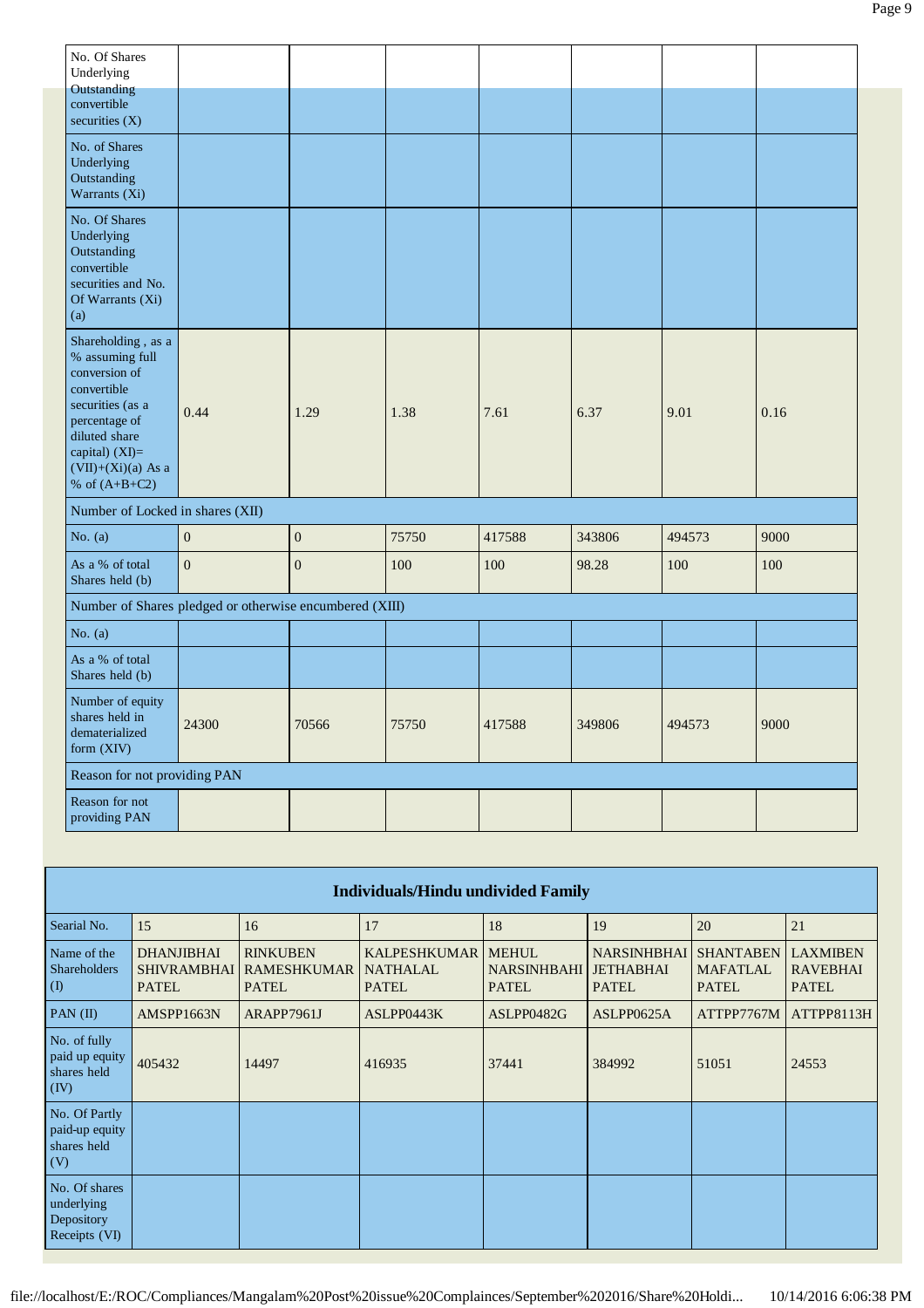| Total nos.<br>shares held<br>$(VII) = (IV)$<br>$+(V)+(VI)$                                                                                                                                             | 405432                           | 14497                                                         | 416935 | 37441 | 384992 | 51051 | 24553 |
|--------------------------------------------------------------------------------------------------------------------------------------------------------------------------------------------------------|----------------------------------|---------------------------------------------------------------|--------|-------|--------|-------|-------|
| Shareholding<br>as a % of total<br>no. of shares<br>(calculated as<br>per SCRR,<br>1957) (VIII)<br>As a % of (A<br>$+B+C2$ )                                                                           | 7.38                             | 0.26                                                          | 7.59   | 0.68  | 7.01   | 0.93  | 0.45  |
|                                                                                                                                                                                                        |                                  | Number of Voting Rights held in each class of securities (IX) |        |       |        |       |       |
| Class eg: $X$                                                                                                                                                                                          | 405432                           | 14497                                                         | 416935 | 37441 | 384992 | 51051 | 24553 |
| Class eg:y                                                                                                                                                                                             |                                  |                                                               |        |       |        |       |       |
| Total                                                                                                                                                                                                  | 405432                           | 14497                                                         | 416935 | 37441 | 384992 | 51051 | 24553 |
| Total as a %<br>of Total<br>Voting rights                                                                                                                                                              | 7.38                             | 0.26                                                          | 7.59   | 0.68  | 7.01   | 0.93  | 0.45  |
| No. Of Shares<br>Underlying<br>Outstanding<br>convertible<br>securities (X)                                                                                                                            |                                  |                                                               |        |       |        |       |       |
| No. of Shares<br>Underlying<br>Outstanding<br>Warrants (Xi)                                                                                                                                            |                                  |                                                               |        |       |        |       |       |
| No. Of Shares<br>Underlying<br>Outstanding<br>convertible<br>securities and<br>No. Of<br>Warrants (Xi)<br>(a)                                                                                          |                                  |                                                               |        |       |        |       |       |
| Shareholding,<br>as a %<br>assuming full<br>conversion of<br>convertible<br>securities (as<br>a percentage<br>of diluted<br>share capital)<br>$(XI)=(VII)$<br>$+(Xi)(a)$ As a<br>% of $(A+B)$<br>$+C2$ | 7.38                             | 0.26                                                          | 7.59   | 0.68  | 7.01   | 0.93  | 0.45  |
|                                                                                                                                                                                                        | Number of Locked in shares (XII) |                                                               |        |       |        |       |       |
| No. $(a)$                                                                                                                                                                                              | 405432                           | $\boldsymbol{0}$                                              | 416935 | 37441 | 384992 | 43551 | 24553 |
| As a % of<br>total Shares<br>held (b)                                                                                                                                                                  | 100                              | $\mathbf{0}$                                                  | 100    | 100   | 100    | 85.31 | 100   |
|                                                                                                                                                                                                        |                                  | Number of Shares pledged or otherwise encumbered (XIII)       |        |       |        |       |       |
| No. $(a)$                                                                                                                                                                                              |                                  |                                                               |        |       |        |       |       |
| As a % of<br>total Shares<br>held (b)                                                                                                                                                                  |                                  |                                                               |        |       |        |       |       |
| Number of<br>equity shares<br>held in<br>dematerialized<br>form (XIV)                                                                                                                                  | 405432                           | 14497                                                         | 416935 | 37441 | 384992 | 51051 | 24553 |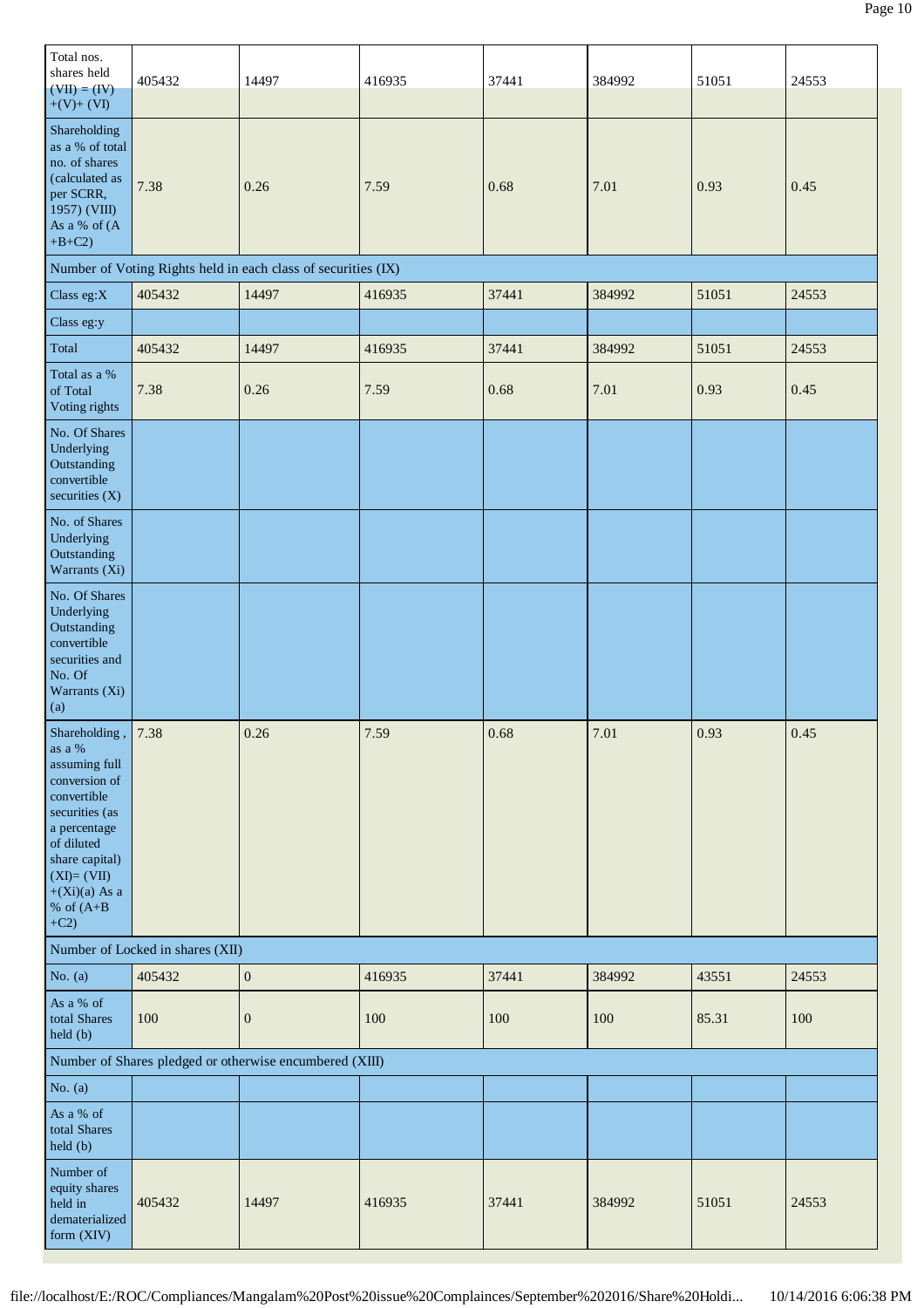| Reason for not providing PAN              |  |  |  |  |  |  |  |  |  |
|-------------------------------------------|--|--|--|--|--|--|--|--|--|
| <b>Reason</b> for<br>not providing<br>PAN |  |  |  |  |  |  |  |  |  |

| <b>Individuals/Hindu undivided Family</b>                                                                                    |                                                               |                                                    |                                                        |                                                       |                                                     |                                                      |                                                   |
|------------------------------------------------------------------------------------------------------------------------------|---------------------------------------------------------------|----------------------------------------------------|--------------------------------------------------------|-------------------------------------------------------|-----------------------------------------------------|------------------------------------------------------|---------------------------------------------------|
| Searial No.                                                                                                                  | 22                                                            | 23                                                 | 24                                                     | 25                                                    | 26                                                  | 27                                                   | 28                                                |
| Name of the<br>Shareholders<br>(1)                                                                                           | <b>CHANDRIKABEN</b><br><b>NARSINHBHAI</b><br><b>PATEL</b>     | <b>BABIBEN</b><br><b>NATHABHAI</b><br><b>PATEL</b> | <b>CHHAYABEN</b><br><b>PRAVINKUMAR</b><br><b>PATEL</b> | <b>PRADIPKUMAR</b><br><b>NATHALAL</b><br><b>PATEL</b> | <b>INDUBEN</b><br><b>DHANJIBHAI</b><br><b>PATEL</b> | <b>URVIBEN</b><br><b>PREDIPKUMAR</b><br><b>PATEL</b> | <b>BHARGAV</b><br><b>REVABHAI</b><br><b>PATEL</b> |
| PAN (II)                                                                                                                     | ATTPP8115B                                                    | AUBPP3046L                                         | AVEPP6203F                                             | BEIPP4646A                                            | BIXPP1439E                                          | <b>BJBPP0650G</b>                                    | CBRPP2224D                                        |
| No. of fully<br>paid up equity<br>shares held<br>(IV)                                                                        | 6004                                                          | 4716                                               | 39512                                                  | 383027                                                | 36682                                               | 6500                                                 | 27600                                             |
| No. Of Partly<br>paid-up equity<br>shares held<br>(V)                                                                        |                                                               |                                                    |                                                        |                                                       |                                                     |                                                      |                                                   |
| No. Of shares<br>underlying<br>Depository<br>Receipts (VI)                                                                   |                                                               |                                                    |                                                        |                                                       |                                                     |                                                      |                                                   |
| Total nos.<br>shares held<br>$(VII) = (IV)$<br>$+(V)+(VI)$                                                                   | 6004                                                          | 4716                                               | 39512                                                  | 383027                                                | 36682                                               | 6500                                                 | 27600                                             |
| Shareholding<br>as a % of total<br>no. of shares<br>(calculated as<br>per SCRR,<br>1957) (VIII)<br>As a % of (A<br>$+B+C2$ ) | 0.11                                                          | 0.09                                               | 0.72                                                   | 6.98                                                  | 0.67                                                | 0.12                                                 | 0.5                                               |
|                                                                                                                              | Number of Voting Rights held in each class of securities (IX) |                                                    |                                                        |                                                       |                                                     |                                                      |                                                   |
| Class eg:X                                                                                                                   | 6004                                                          | 4716                                               | 39512                                                  | 383027                                                | 36682                                               | 6500                                                 | 27600                                             |
| Class eg:y                                                                                                                   |                                                               |                                                    |                                                        |                                                       |                                                     |                                                      |                                                   |
| Total                                                                                                                        | 6004                                                          | 4716                                               | 39512                                                  | 383027                                                | 36682                                               | 6500                                                 | 27600                                             |
| Total as a %<br>of Total<br>Voting rights                                                                                    | 0.11                                                          | 0.09                                               | 0.72                                                   | 6.98                                                  | 0.67                                                | 0.12                                                 | 0.5                                               |
| No. Of Shares<br>Underlying<br>Outstanding<br>convertible<br>securities (X)                                                  |                                                               |                                                    |                                                        |                                                       |                                                     |                                                      |                                                   |
| No. of Shares<br>Underlying<br>Outstanding<br>Warrants (Xi)                                                                  |                                                               |                                                    |                                                        |                                                       |                                                     |                                                      |                                                   |
| No. Of Shares<br>Underlying<br>Outstanding<br>convertible<br>securities and<br>No. Of<br>Warrants (Xi)<br>(a)                |                                                               |                                                    |                                                        |                                                       |                                                     |                                                      |                                                   |

Page 11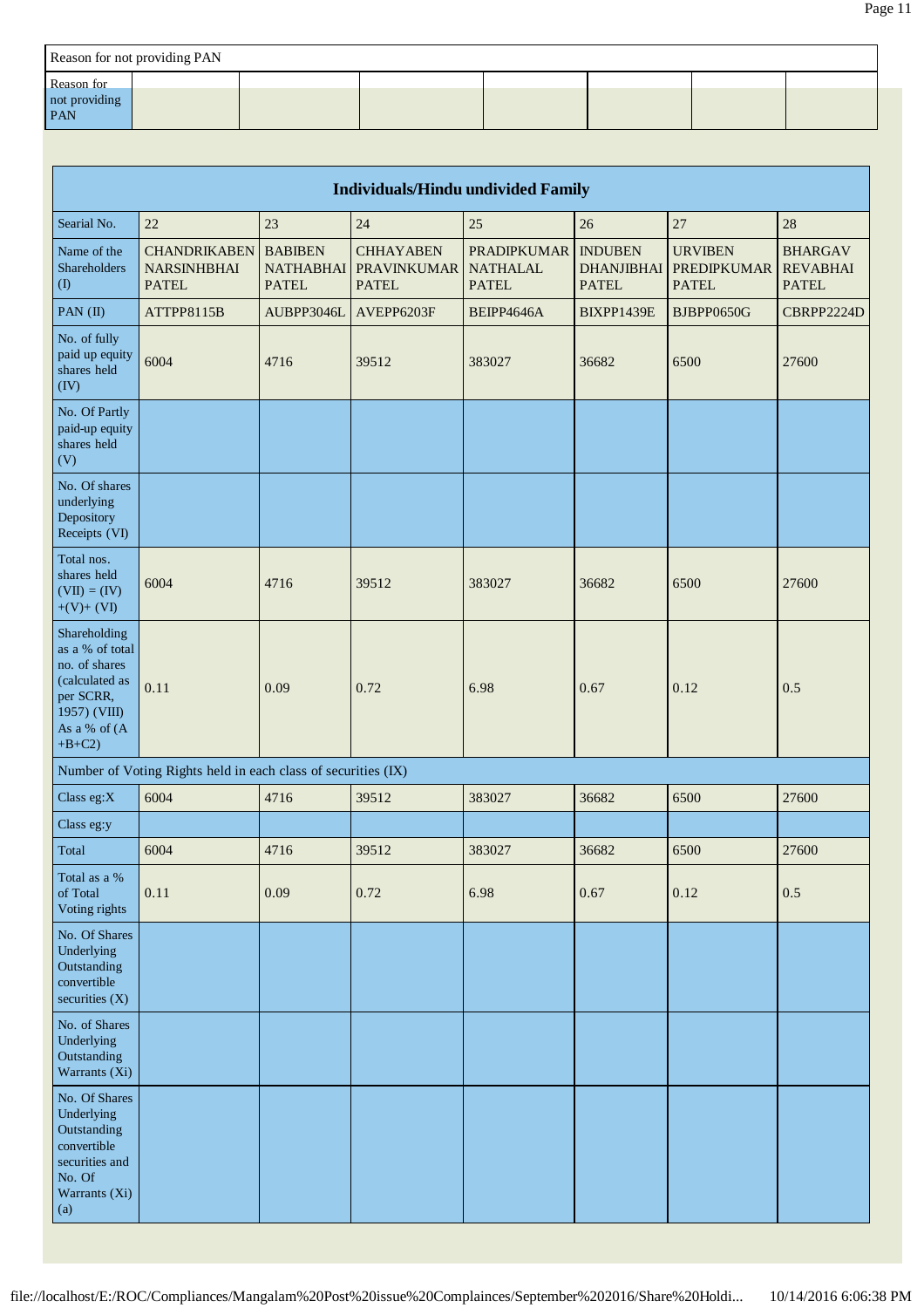| Shareholding,<br>as a %                                                                                                                                                     | 0.11                                                    | 0.09             | 0.72  | 6.98   | 0.67  | 0.12             | 0.5   |
|-----------------------------------------------------------------------------------------------------------------------------------------------------------------------------|---------------------------------------------------------|------------------|-------|--------|-------|------------------|-------|
| assuming full<br>conversion of<br>convertible<br>securities (as<br>a percentage<br>of diluted<br>share capital)<br>$(XI)=(VII)$<br>$+(Xi)(a)$ As a<br>% of $(A+B)$<br>$+C2$ |                                                         |                  |       |        |       |                  |       |
|                                                                                                                                                                             | Number of Locked in shares (XII)                        |                  |       |        |       |                  |       |
| No. $(a)$                                                                                                                                                                   | $\boldsymbol{0}$                                        | $\boldsymbol{0}$ | 39512 | 383027 | 36682 | $\boldsymbol{0}$ | 27600 |
| As a % of<br>total Shares<br>held(b)                                                                                                                                        | $\mathbf{0}$                                            | $\mathbf{0}$     | 100   | 100    | 100   | $\mathbf{0}$     | 100   |
|                                                                                                                                                                             | Number of Shares pledged or otherwise encumbered (XIII) |                  |       |        |       |                  |       |
| No. $(a)$                                                                                                                                                                   |                                                         |                  |       |        |       |                  |       |
| As a % of<br>total Shares<br>held (b)                                                                                                                                       |                                                         |                  |       |        |       |                  |       |
| Number of<br>equity shares<br>held in<br>dematerialized<br>form (XIV)                                                                                                       | 6004                                                    | 4716             | 39512 | 383027 | 36682 | 6500             | 27600 |
|                                                                                                                                                                             | Reason for not providing PAN                            |                  |       |        |       |                  |       |
| Reason for<br>not providing<br>PAN                                                                                                                                          |                                                         |                  |       |        |       |                  |       |

|                                                                                                                      | <b>Individuals/Hindu undivided Family</b>                     |                       |  |  |  |  |
|----------------------------------------------------------------------------------------------------------------------|---------------------------------------------------------------|-----------------------|--|--|--|--|
| Searial No.                                                                                                          | 29                                                            |                       |  |  |  |  |
| Name of the<br>Shareholders (I)                                                                                      | TRUPTIBEN KALPESHKUMAR PATEL                                  | Click here to go back |  |  |  |  |
| PAN $(II)$                                                                                                           | CJZPP2957B                                                    | Total                 |  |  |  |  |
| No. of fully paid<br>up equity shares<br>held (IV)                                                                   | 14498                                                         | 3694579               |  |  |  |  |
| No. Of Partly paid-<br>up equity shares<br>held (V)                                                                  |                                                               |                       |  |  |  |  |
| No. Of shares<br>underlying<br>Depository<br>Receipts (VI)                                                           |                                                               |                       |  |  |  |  |
| Total nos. shares<br>held $(VII) = (IV)$<br>$+(V)+(VI)$                                                              | 14498                                                         | 3694579               |  |  |  |  |
| Shareholding as a<br>% of total no. of<br>shares (calculated<br>as per SCRR,<br>1957) (VIII) As a<br>% of $(A+B+C2)$ | 0.26                                                          | 67.3                  |  |  |  |  |
|                                                                                                                      | Number of Voting Rights held in each class of securities (IX) |                       |  |  |  |  |
| Class eg: $X$                                                                                                        | 14498                                                         | 3694579               |  |  |  |  |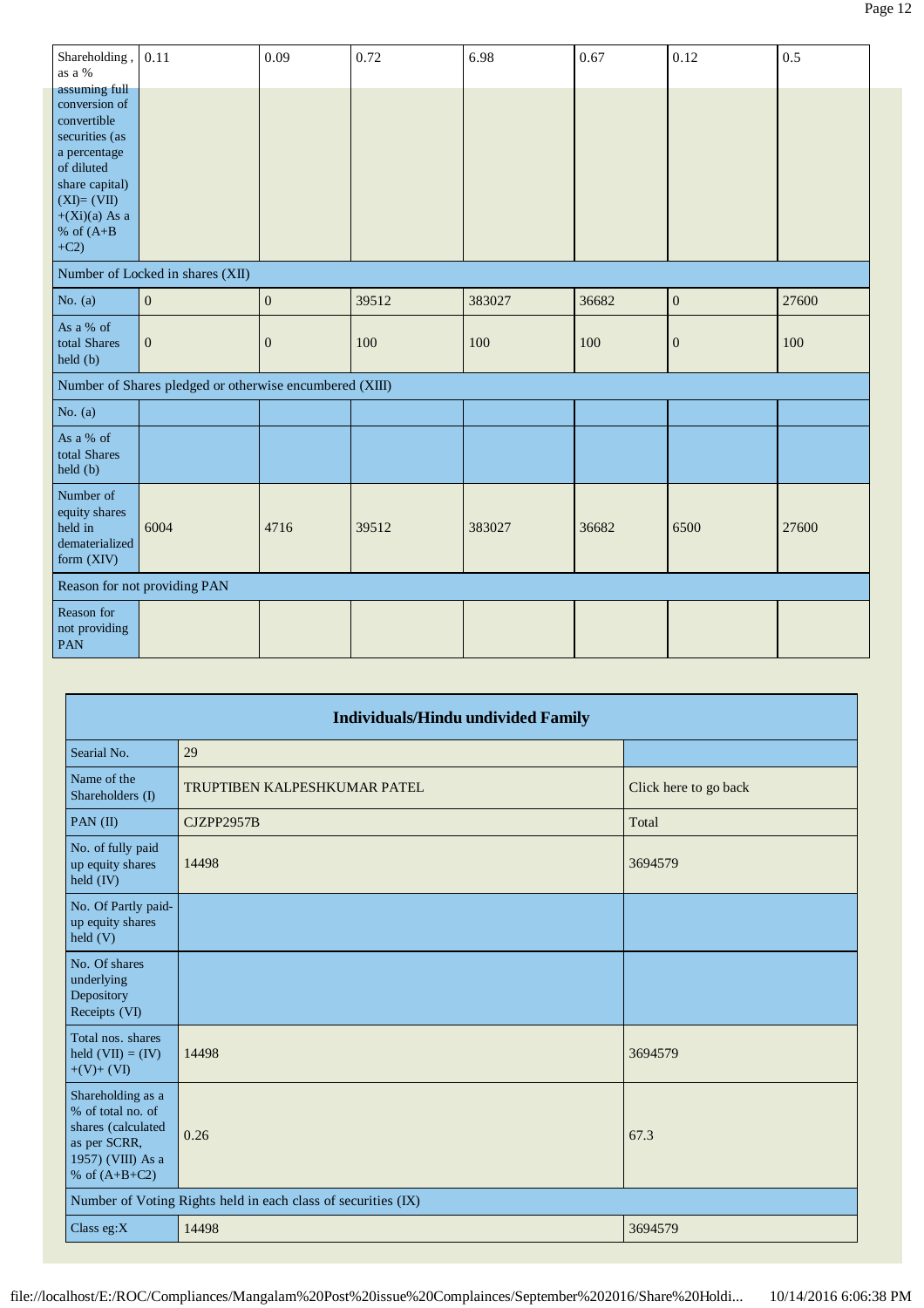| Class eg:y                                                                                                                                                                               |                                                         |         |
|------------------------------------------------------------------------------------------------------------------------------------------------------------------------------------------|---------------------------------------------------------|---------|
| Total                                                                                                                                                                                    | 14498                                                   | 3694579 |
| Total as a % of<br><b>Total Voting rights</b>                                                                                                                                            | 0.26                                                    | 67.3    |
| No. Of Shares<br>Underlying<br>Outstanding<br>convertible<br>securities $(X)$                                                                                                            |                                                         |         |
| No. of Shares<br>Underlying<br>Outstanding<br>Warrants (Xi)                                                                                                                              |                                                         |         |
| No. Of Shares<br>Underlying<br>Outstanding<br>convertible<br>securities and No.<br>Of Warrants (Xi)<br>(a)                                                                               |                                                         |         |
| Shareholding, as a<br>% assuming full<br>conversion of<br>convertible<br>securities (as a<br>percentage of<br>diluted share<br>capital) (XI)=<br>$(VII)+(Xi)(a)$ As a<br>% of $(A+B+C2)$ | 0.26                                                    | 67.3    |
| Number of Locked in shares (XII)                                                                                                                                                         |                                                         |         |
| No. $(a)$                                                                                                                                                                                | $\boldsymbol{0}$                                        | 3140442 |
| As a % of total<br>Shares held (b)                                                                                                                                                       | $\overline{0}$                                          | 85      |
|                                                                                                                                                                                          | Number of Shares pledged or otherwise encumbered (XIII) |         |
| No. $(a)$                                                                                                                                                                                |                                                         |         |
| As a % of total<br>Shares held (b)                                                                                                                                                       |                                                         |         |
| Number of equity<br>shares held in<br>dematerialized<br>form (XIV)                                                                                                                       | 14498                                                   | 3694579 |
| Reason for not providing PAN                                                                                                                                                             |                                                         |         |
| Reason for not<br>providing PAN                                                                                                                                                          |                                                         |         |

| Individuals - ii. Individual shareholders holding nominal share capital in excess of Rs. 2 lakhs. |                                                     |                                 |                                                     |                                                      |                          |  |
|---------------------------------------------------------------------------------------------------|-----------------------------------------------------|---------------------------------|-----------------------------------------------------|------------------------------------------------------|--------------------------|--|
| Searial No.                                                                                       |                                                     |                                 |                                                     | 4                                                    |                          |  |
| Name of the<br>Shareholders (I)                                                                   | VINODSINGH<br><b>NARYAANSINGH</b><br><b>RATHORE</b> | <b>BOSHOBY</b><br>UTKARSH PATEL | <b>ABHISHEK</b><br><b>JAYANT</b><br><b>KULKARNI</b> | <b>PRIYAL</b><br><b>BHADRESHKUMAR</b><br><b>SHAH</b> | Click here<br>to go back |  |
| $PAN$ (II)                                                                                        | ADLPR3200R                                          | AHPPP6365F                      | AMVPK7493C                                          | <b>DLHPS8026M</b>                                    | Total                    |  |
| No. of fully paid<br>up equity shares<br>held $(IV)$                                              | 100500                                              | 222000                          | 57000                                               | 145500                                               | 525000                   |  |
| No. Of Partly paid-<br>up equity shares<br>held $(V)$                                             |                                                     |                                 |                                                     |                                                      |                          |  |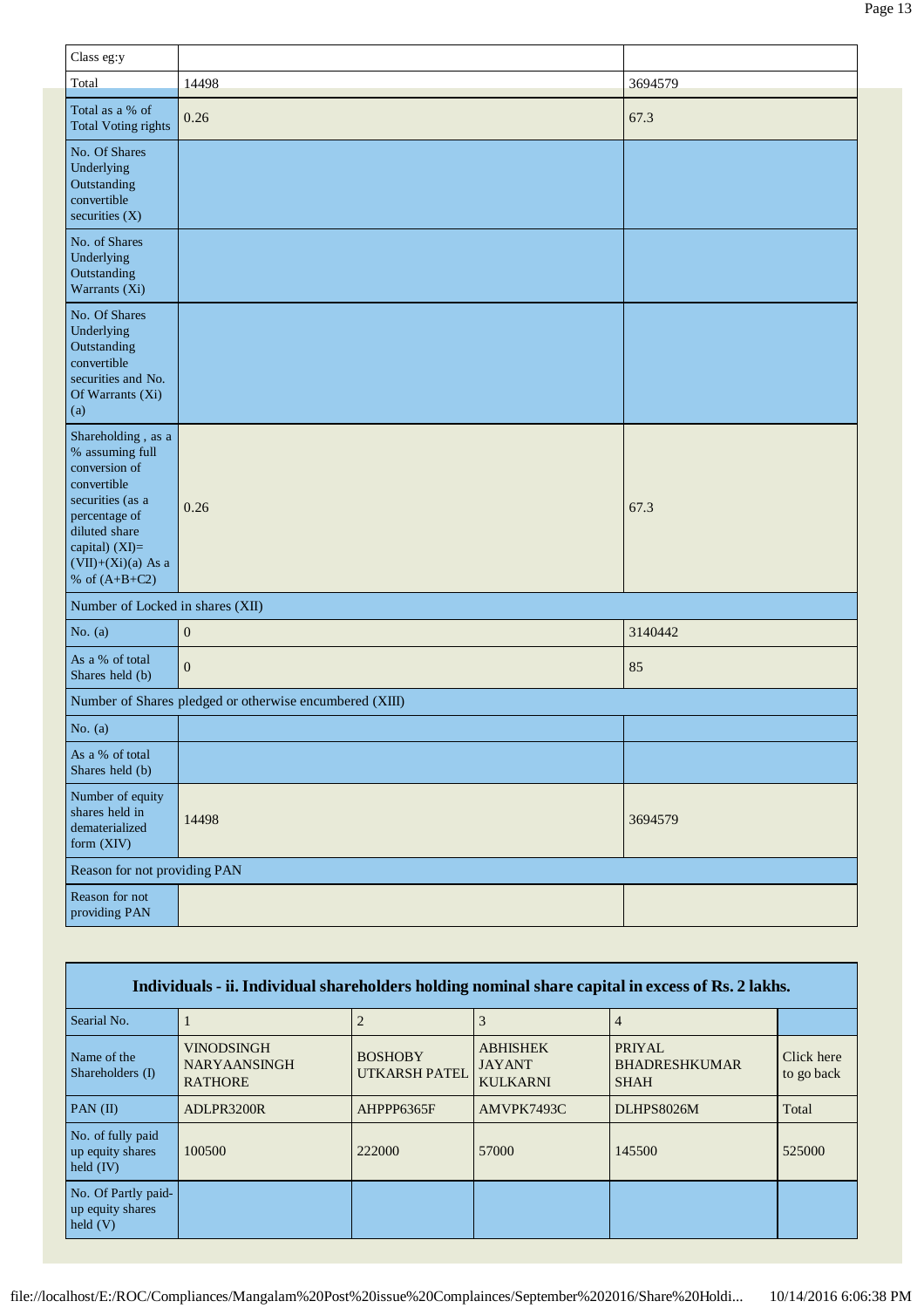| No. Of shares<br>underlying<br>Depository                                                                                                                                            |                                                               |        |                  |        |        |
|--------------------------------------------------------------------------------------------------------------------------------------------------------------------------------------|---------------------------------------------------------------|--------|------------------|--------|--------|
| Receipts (VI)                                                                                                                                                                        |                                                               |        |                  |        |        |
| Total nos. shares<br>held $(VII) = (IV)$<br>$+(V)+(VI)$                                                                                                                              | 100500                                                        | 222000 | 57000            | 145500 | 525000 |
| Shareholding as a<br>% of total no. of<br>shares (calculated<br>as per SCRR,<br>1957) (VIII) As a<br>% of $(A+B+C2)$                                                                 | 1.83                                                          | 4.04   | 1.04             | 2.65   | 9.56   |
|                                                                                                                                                                                      | Number of Voting Rights held in each class of securities (IX) |        |                  |        |        |
| Class eg: X                                                                                                                                                                          | 100500                                                        | 222000 | 57000            | 145500 | 525000 |
| Class eg:y                                                                                                                                                                           |                                                               |        |                  |        |        |
| Total                                                                                                                                                                                | 100500                                                        | 222000 | 57000            | 145500 | 525000 |
| Total as a % of<br><b>Total Voting rights</b>                                                                                                                                        | 1.83                                                          | 4.04   | 1.04             | 2.65   | 9.56   |
| No. Of Shares<br>Underlying<br>Outstanding<br>convertible<br>securities $(X)$                                                                                                        |                                                               |        |                  |        |        |
| No. of Shares<br>Underlying<br>Outstanding<br>Warrants (Xi)                                                                                                                          |                                                               |        |                  |        |        |
| No. Of Shares<br>Underlying<br>Outstanding<br>convertible<br>securities and No.<br>Of Warrants (Xi)<br>(a)                                                                           |                                                               |        |                  |        |        |
| Shareholding, as a<br>% assuming full<br>conversion of<br>convertible<br>securities (as a<br>percentage of<br>diluted share<br>capital) (XI)=<br>$(VII)+(X)$ As a %<br>of $(A+B+C2)$ | 1.83                                                          | 4.04   | 1.04             | 2.65   | 9.56   |
| Number of Locked in shares (XII)                                                                                                                                                     |                                                               |        |                  |        |        |
| No. $(a)$                                                                                                                                                                            | 100500                                                        | 222000 | $\boldsymbol{0}$ | 145500 | 468000 |
| As a % of total<br>Shares held (b)                                                                                                                                                   | 100                                                           | 100    | $\boldsymbol{0}$ | 100    | 89.14  |
| Number of equity<br>shares held in<br>dematerialized<br>form (XIV)                                                                                                                   | 100500                                                        | 222000 | 57000            | 145500 | 525000 |
| Reason for not providing PAN                                                                                                                                                         |                                                               |        |                  |        |        |
| Reason for not<br>providing PAN                                                                                                                                                      |                                                               |        |                  |        |        |

| Any Other (specify) |                         |                         |               |                    |  |  |
|---------------------|-------------------------|-------------------------|---------------|--------------------|--|--|
| Searial No.         |                         |                         |               |                    |  |  |
| Category            | <b>Clearing Members</b> | <b>Bodies Corporate</b> | $NRI - Repat$ | $NRI - Non-Repeat$ |  |  |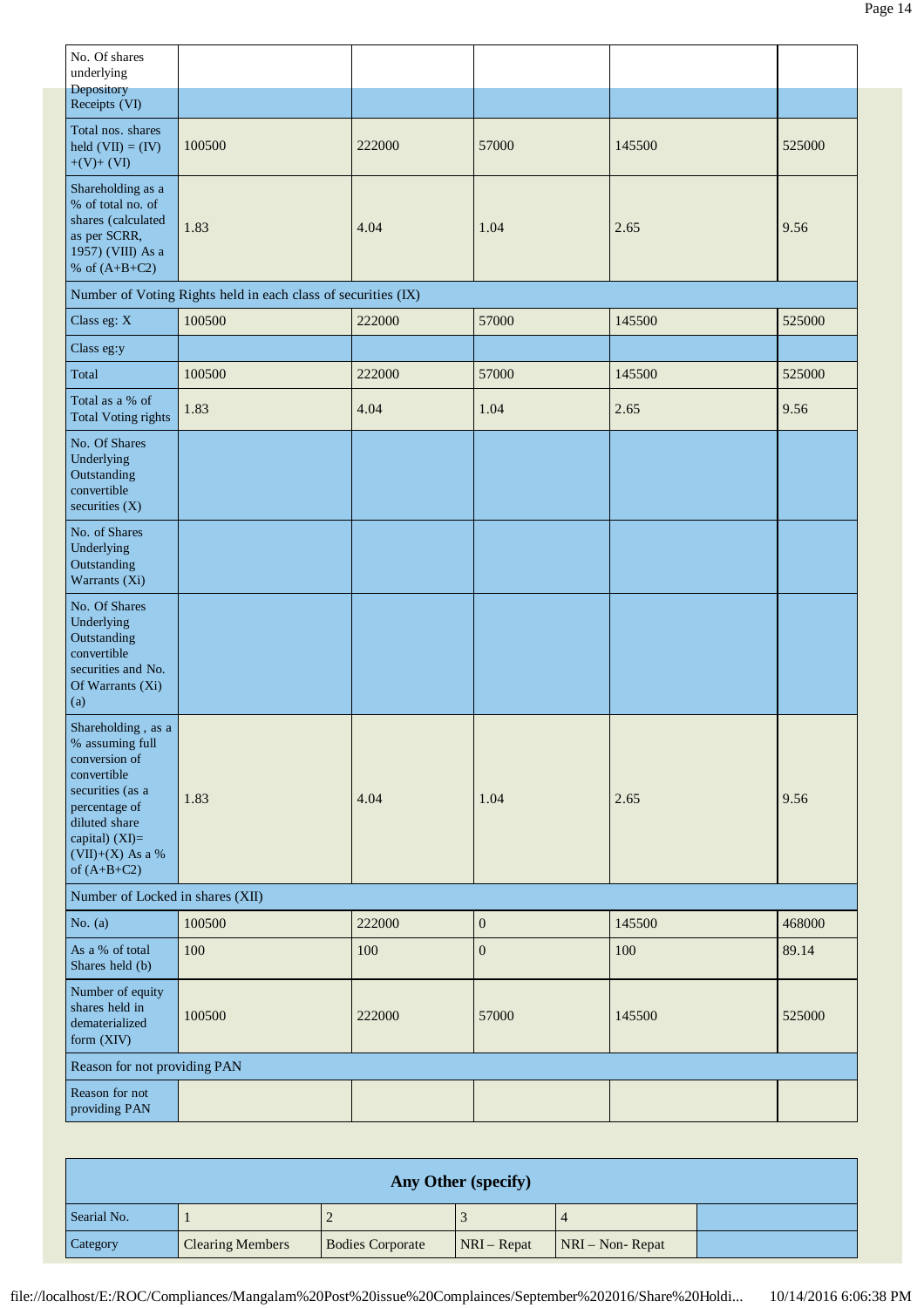| Category / More<br>than 1 percentage                                                                                                                                               | Category                                                      | Category         | Category       | Category       |                       |
|------------------------------------------------------------------------------------------------------------------------------------------------------------------------------------|---------------------------------------------------------------|------------------|----------------|----------------|-----------------------|
| Name of the<br>Shareholders (I)                                                                                                                                                    |                                                               |                  |                |                | Click here to go back |
| PAN (II)                                                                                                                                                                           |                                                               |                  |                |                | Total                 |
| No. of the<br>Shareholders (I)                                                                                                                                                     | $\overline{4}$                                                | 9                | $\overline{2}$ | $\overline{c}$ | 17                    |
| No. of fully paid<br>up equity shares<br>held (IV)                                                                                                                                 | 6000                                                          | 102480           | 94500          | 30000          | 232980                |
| No. Of Partly paid-<br>up equity shares<br>held (V)                                                                                                                                |                                                               |                  |                |                |                       |
| No. Of shares<br>underlying<br>Depository<br>Receipts (VI)                                                                                                                         |                                                               |                  |                |                |                       |
| Total nos. shares<br>held $(VII) = (IV)$<br>$+(V)+(VI)$                                                                                                                            | 6000                                                          | 102480           | 94500          | 30000          | 232980                |
| Shareholding as a<br>% of total no. of<br>shares (calculated<br>as per SCRR,<br>1957) (VIII) As a<br>% of $(A+B+C2)$                                                               | 0.11                                                          | 1.87             | 1.72           | 0.55           | 4.25                  |
|                                                                                                                                                                                    | Number of Voting Rights held in each class of securities (IX) |                  |                |                |                       |
| Class eg: X                                                                                                                                                                        | 6000                                                          | 102480           | 94500          | 30000          | 232980                |
| Class eg:y                                                                                                                                                                         |                                                               |                  |                |                |                       |
| Total                                                                                                                                                                              | 6000                                                          | 102480           | 94500          | 30000          | 232980                |
| Total as a % of<br><b>Total Voting rights</b>                                                                                                                                      | 0.11                                                          | 1.87             | 1.72           | 0.55           | 4.25                  |
| No. Of Shares<br>Underlying<br>Outstanding<br>convertible<br>securities $(X)$                                                                                                      |                                                               |                  |                |                |                       |
| No. of Shares<br>Underlying<br>Outstanding<br>Warrants (Xi)                                                                                                                        |                                                               |                  |                |                |                       |
| No. Of Shares<br>Underlying<br>Outstanding<br>convertible<br>securities and No.<br>Of Warrants (Xi)<br>(a)                                                                         |                                                               |                  |                |                |                       |
| Shareholding, as a<br>% assuming full<br>conversion of<br>convertible<br>securities (as a<br>percentage of<br>diluted share<br>capital) (XI)=<br>(VII)+(X) As a %<br>of $(A+B+C2)$ | 0.11                                                          | 1.87             | 1.72           | 0.55           | 4.25                  |
| Number of Locked in shares (XII)                                                                                                                                                   |                                                               |                  |                |                |                       |
| No. $(a)$                                                                                                                                                                          | $\boldsymbol{0}$                                              | $\boldsymbol{0}$ | 94500          | 6000           | 100500                |
| As a % of total<br>Shares held (b)                                                                                                                                                 | $\boldsymbol{0}$                                              | $\boldsymbol{0}$ | 100            | $20\,$         | 43.14                 |